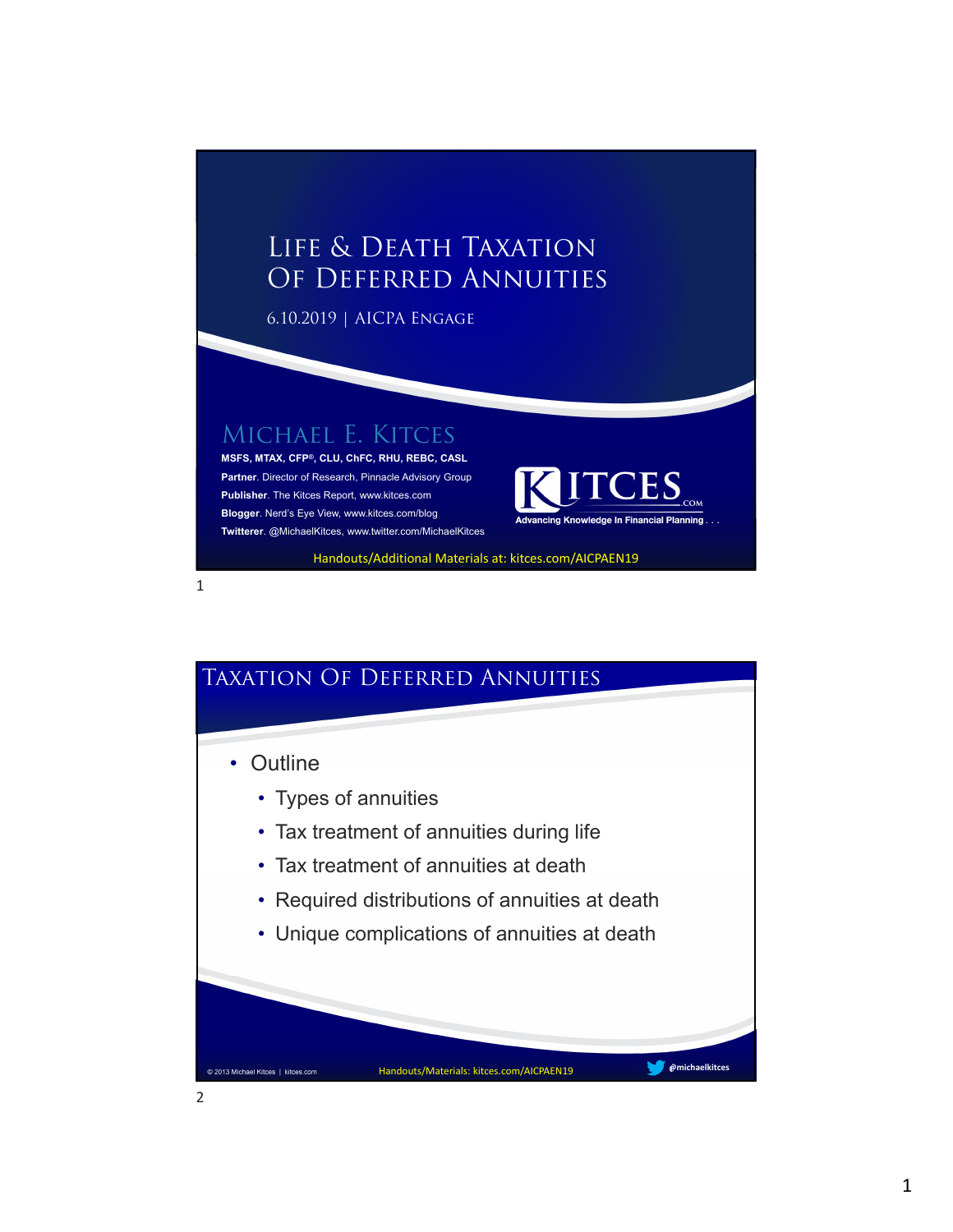

# Taxation Of Deferred Annuities: Types of Annuities • Ways to differentiate annuities: • Deferred vs. Immediate • Before/after Annuity Starting Date • Fixed vs. Variable • Qualified vs. Non-qualified **@michaelkitces** Handouts/Materials: kitces.com/AICPAEN19 © 2013 Michael Kitces | kitces.com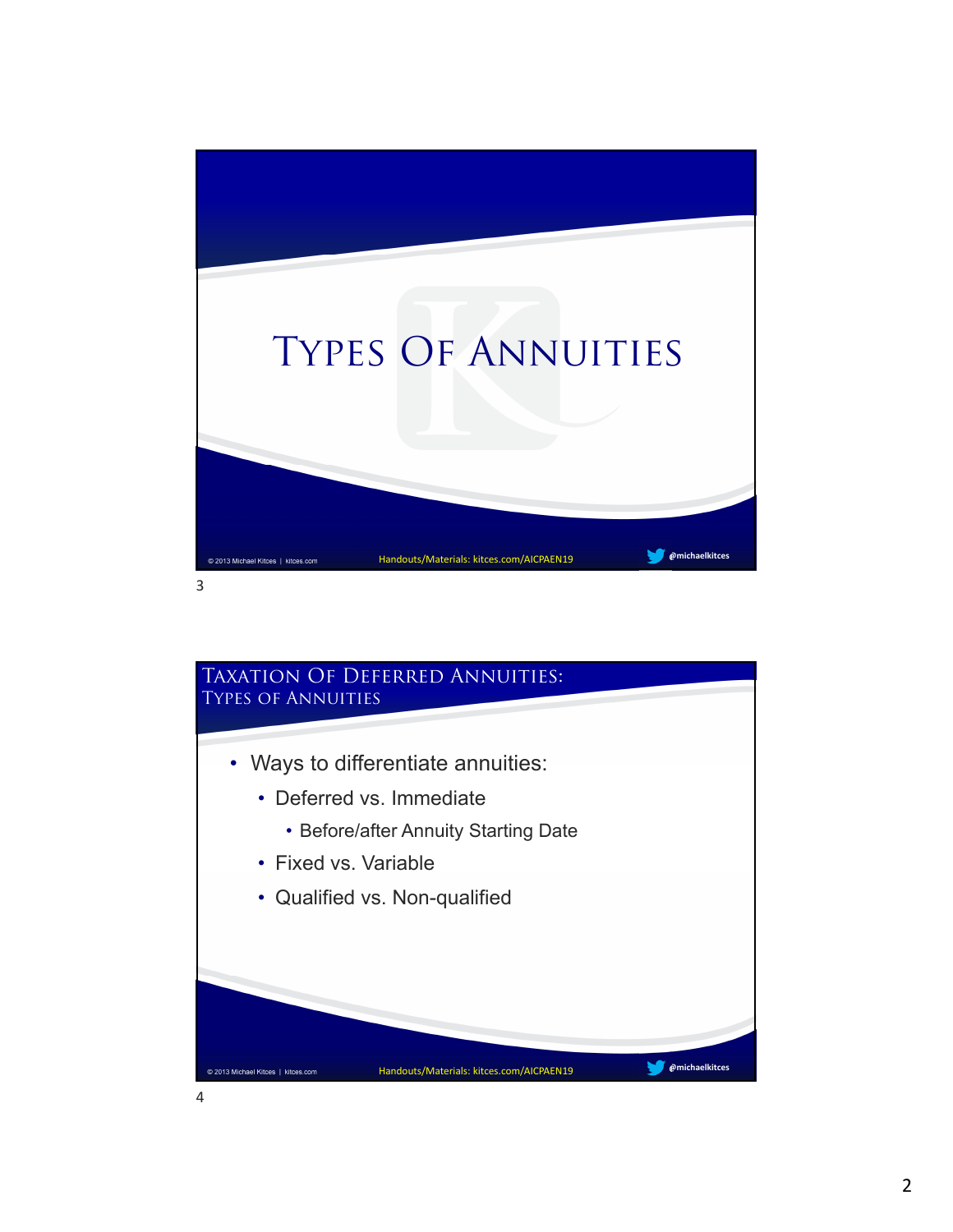

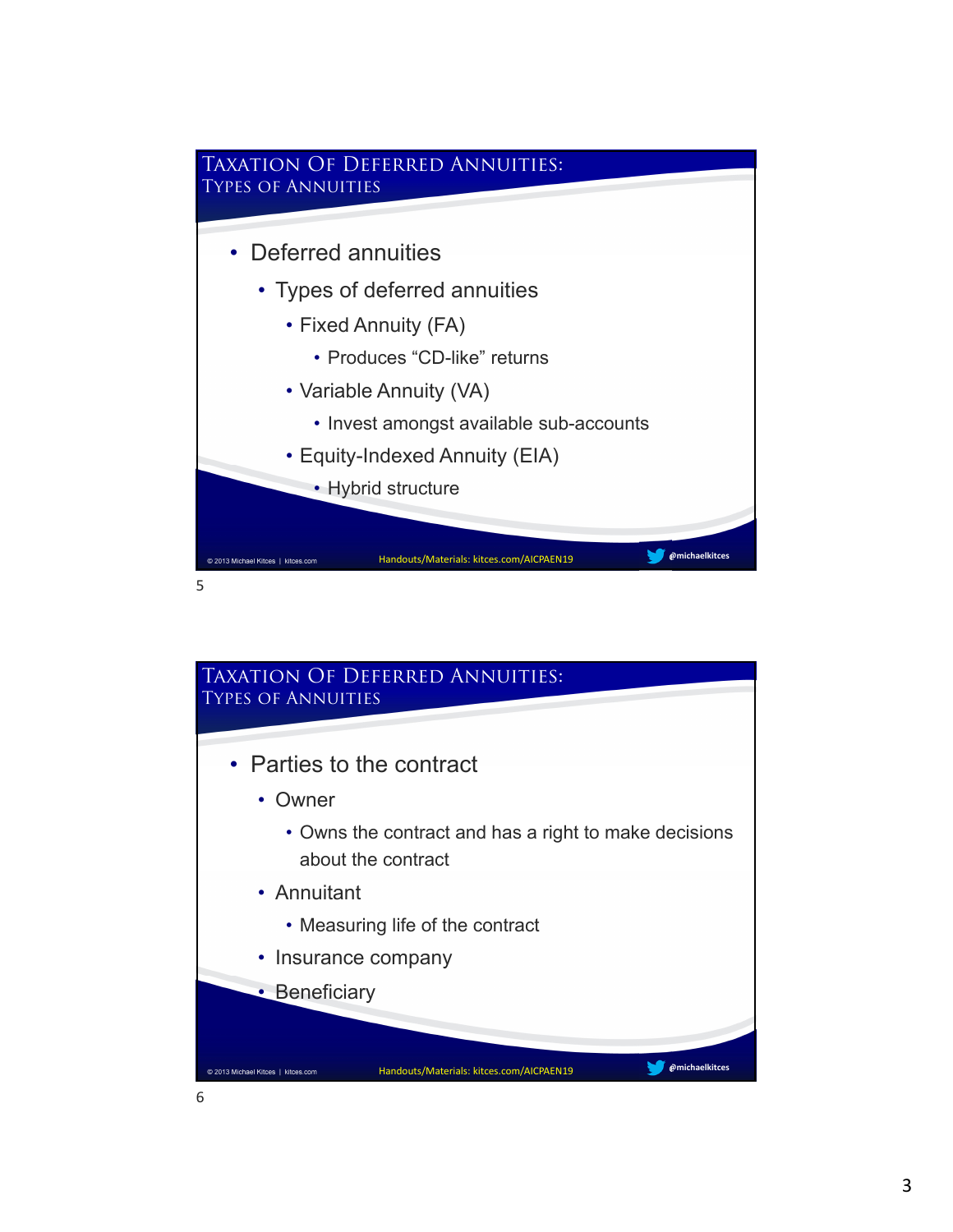

### Taxation Of Deferred Annuities: TAX TREATMENT DURING LIFE • Tax-deferral • Only applies if owned by a natural person • Exception where ownership is "as an agent for a natural person" • Trusts as agent • Partnerships • Other entities • Grandfathering exception for pre-March 1, 1986 contracts • IRA annuities are subject to IRA rules **@michaelkitces** Handouts/Materials: kitces.com/AICPAEN19 © 2013 Michael Kitces | kitces.com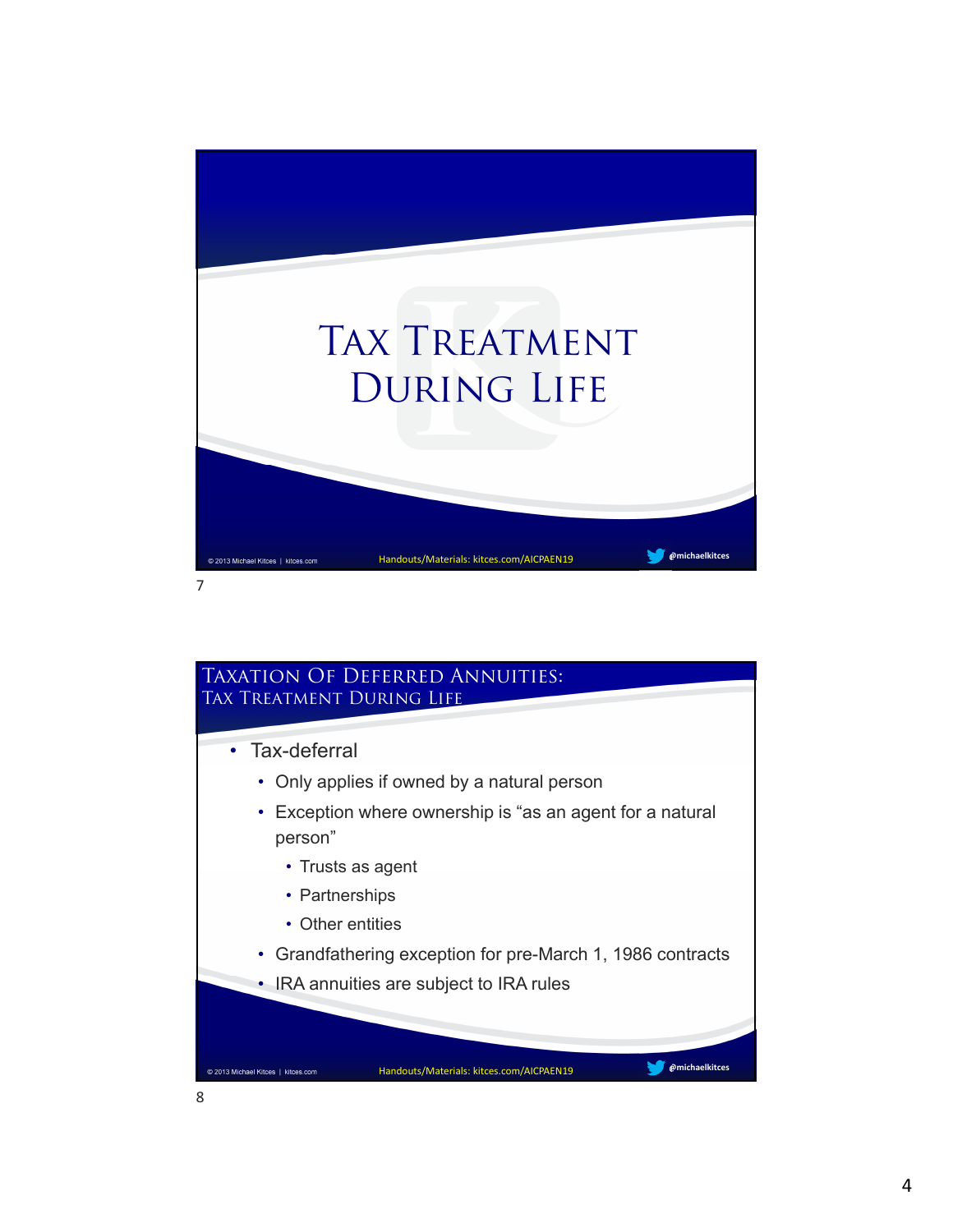

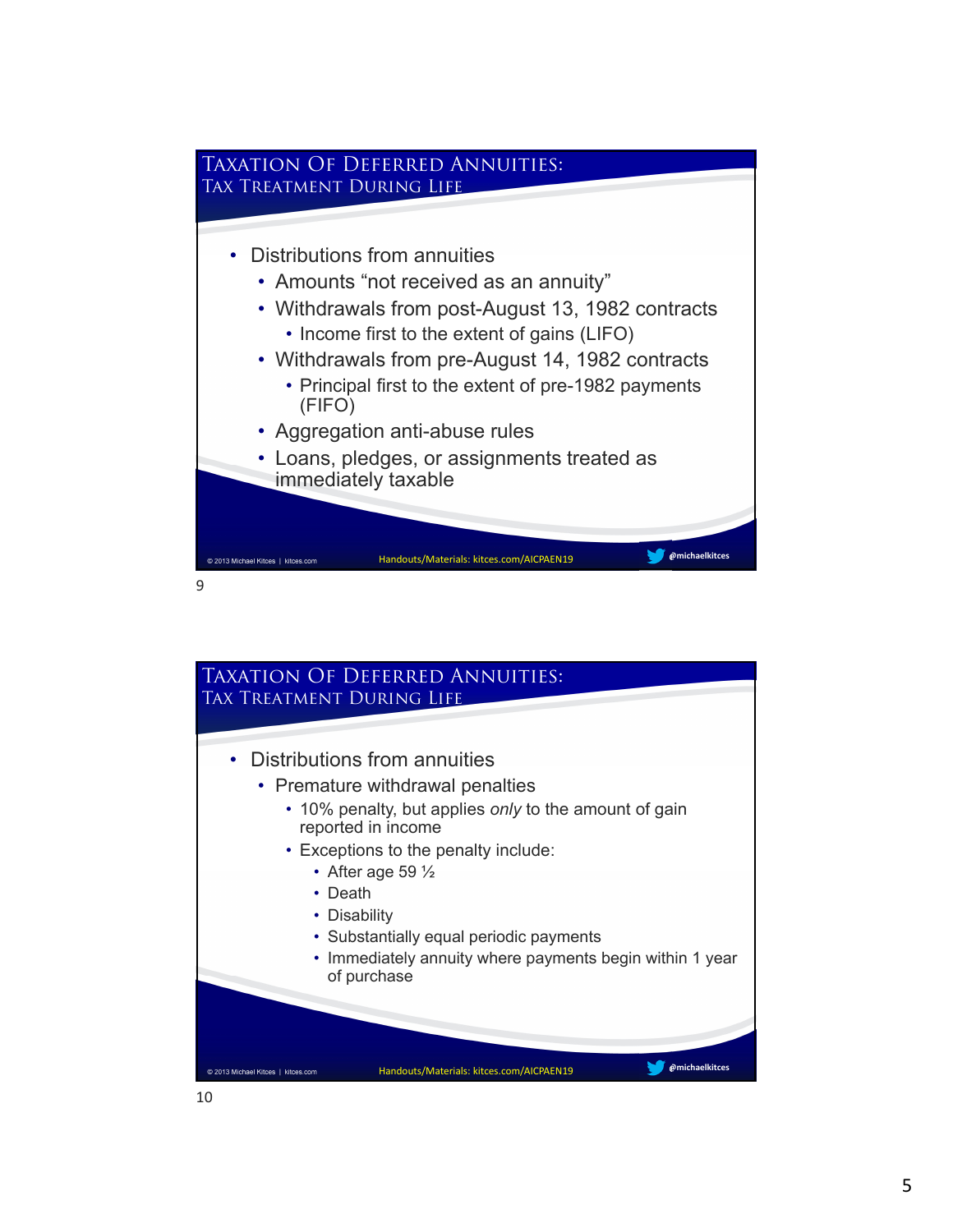

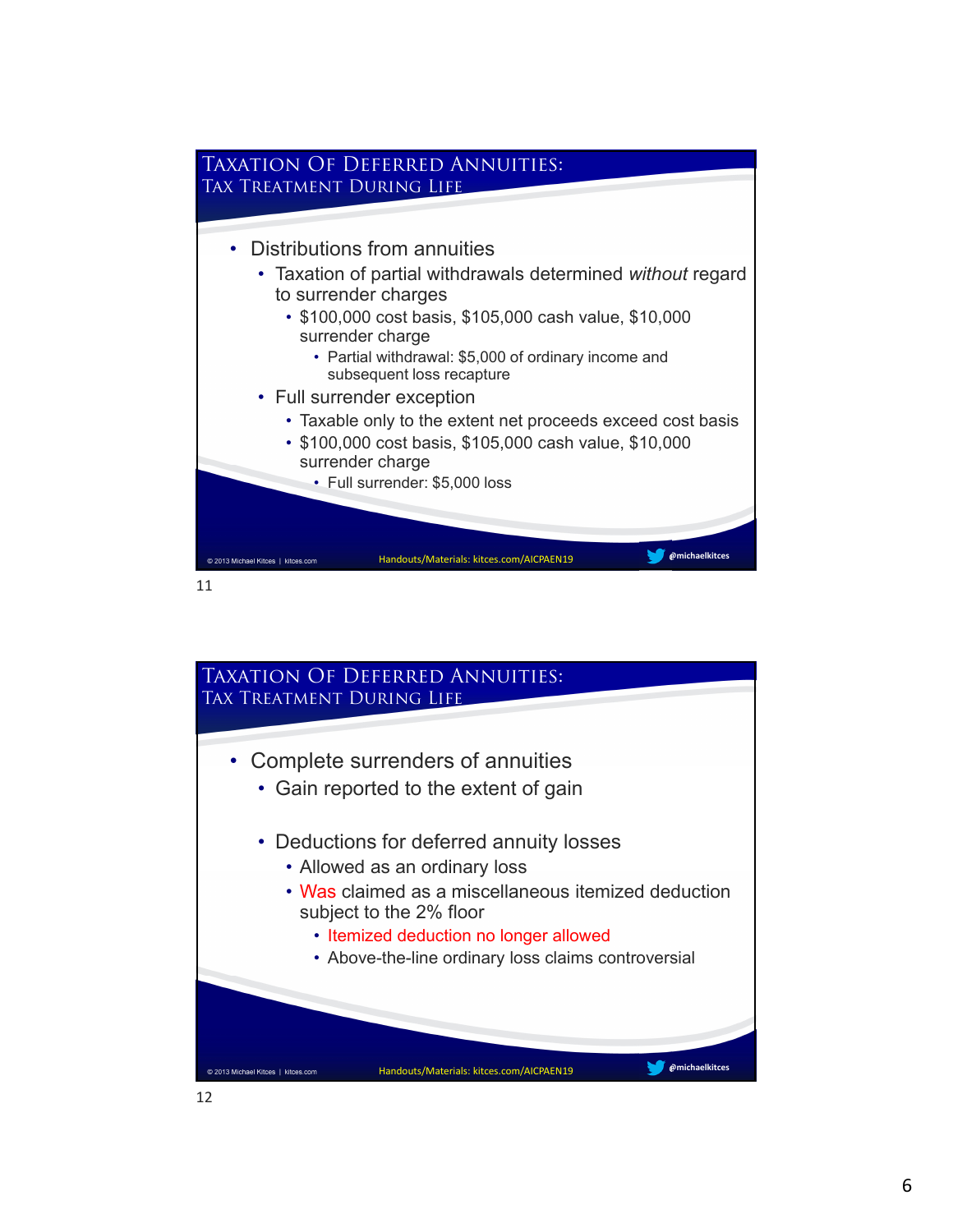

## Taxation Of Deferred Annuities: Tax Treatment at Death • Contract remains in current form • Estate tax valuation based on cash surrender value • May include adjustments due to death itself • Post-death distributions continue to be treated as amounts not received as an annuity, unless annuitized by beneficiary • Rules requiring distributions from annuity after death **@michaelkitces** Handouts/Materials: kitces.com/AICPAEN19 © 2013 Michael Kitces | kitces.com 14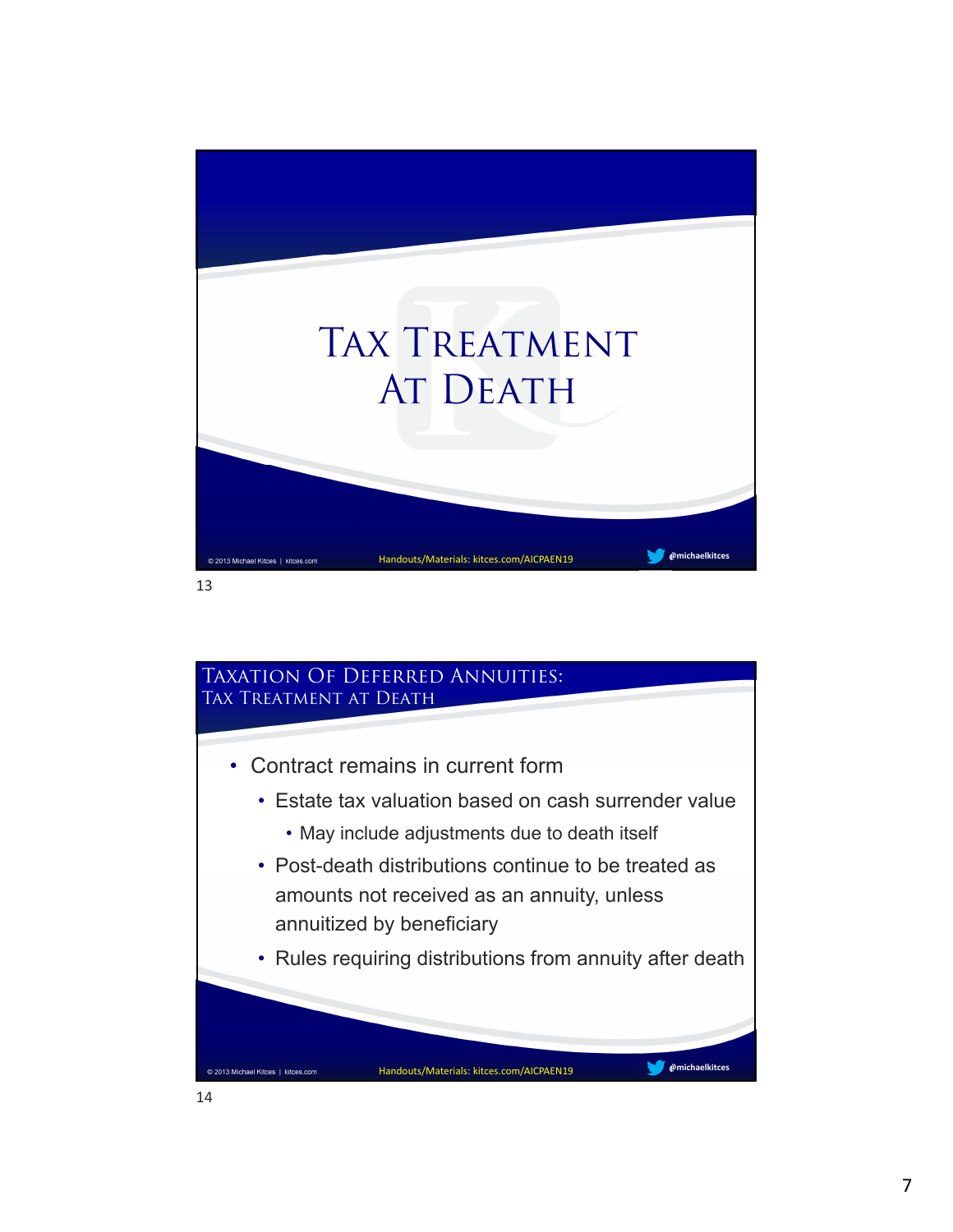

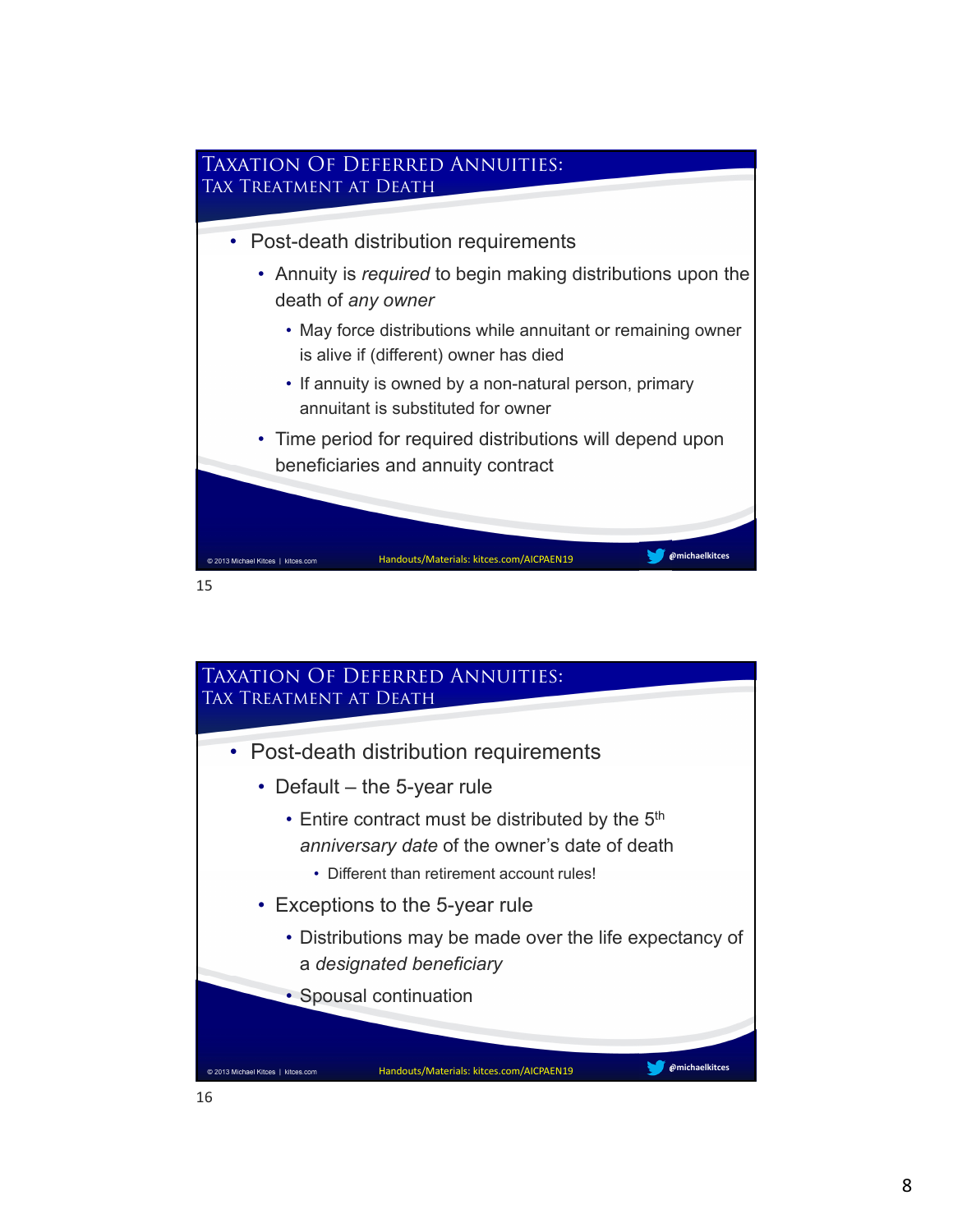

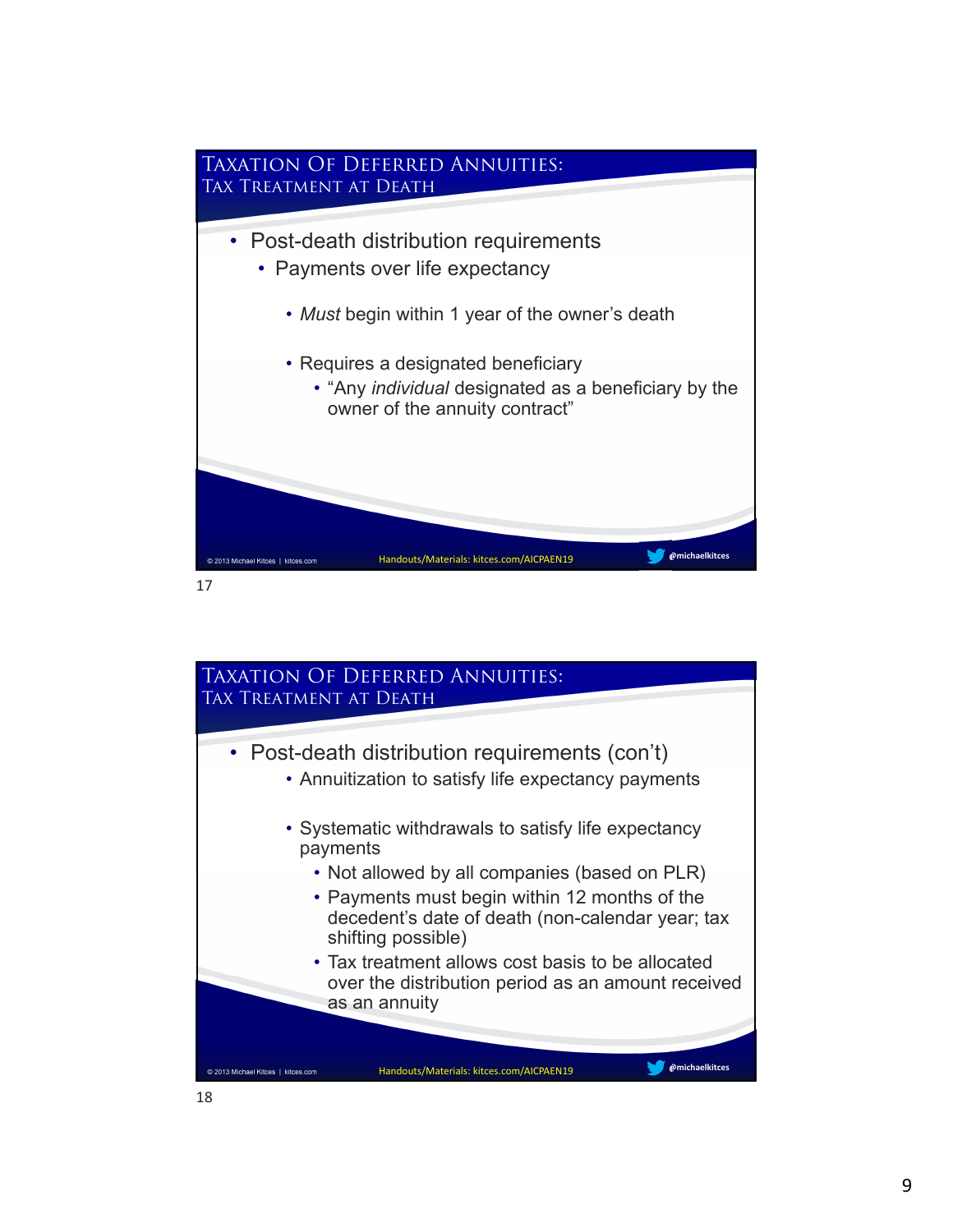

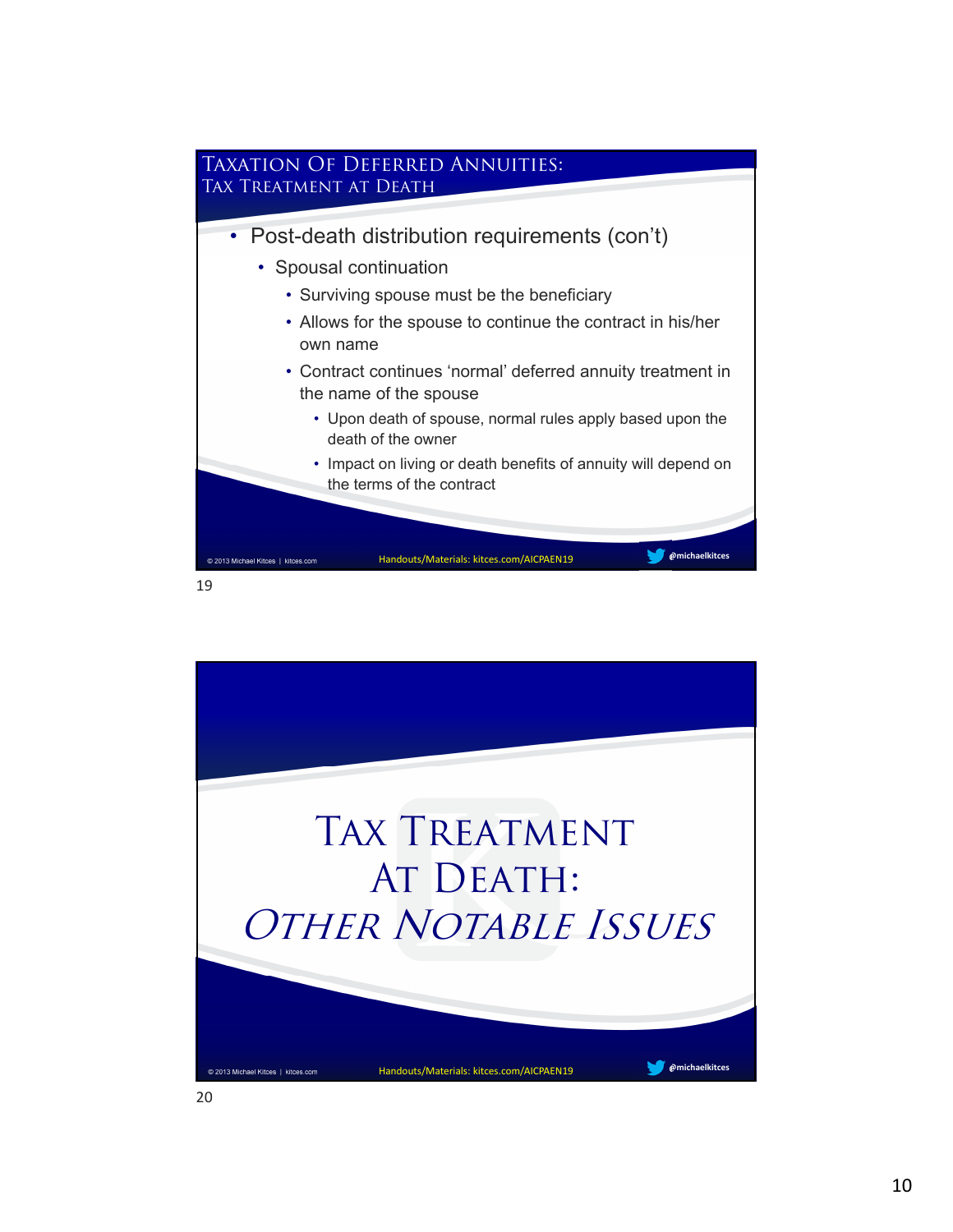

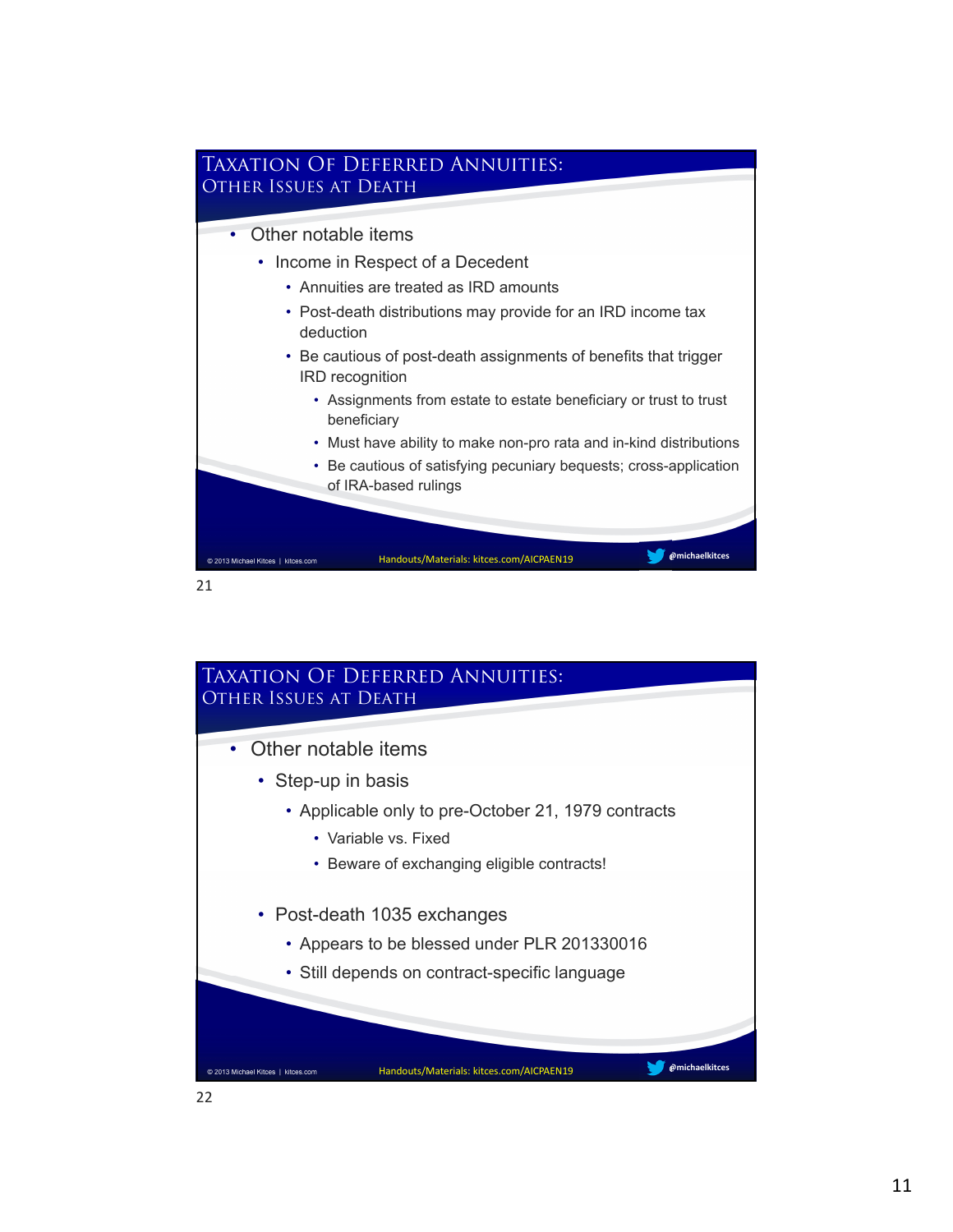

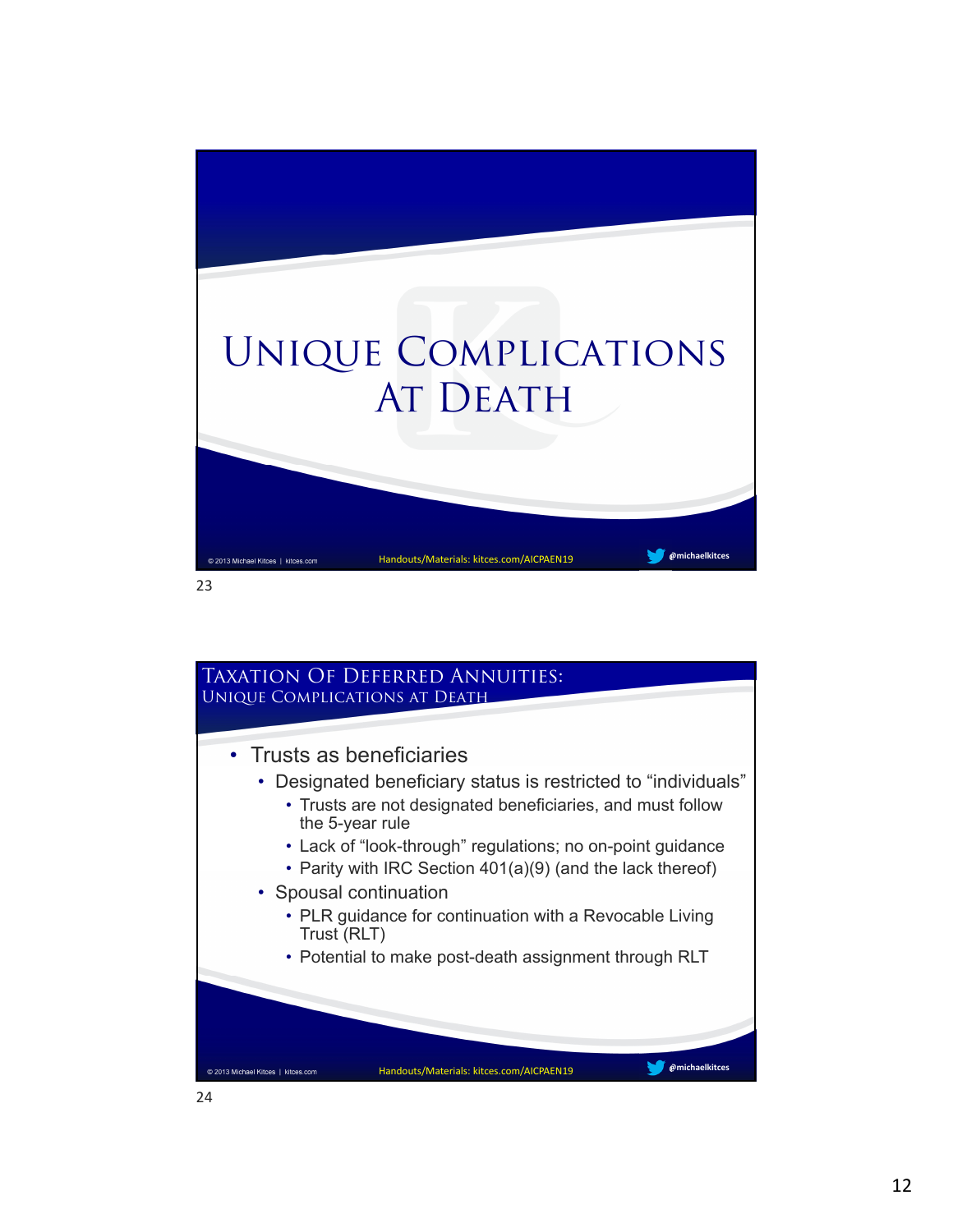